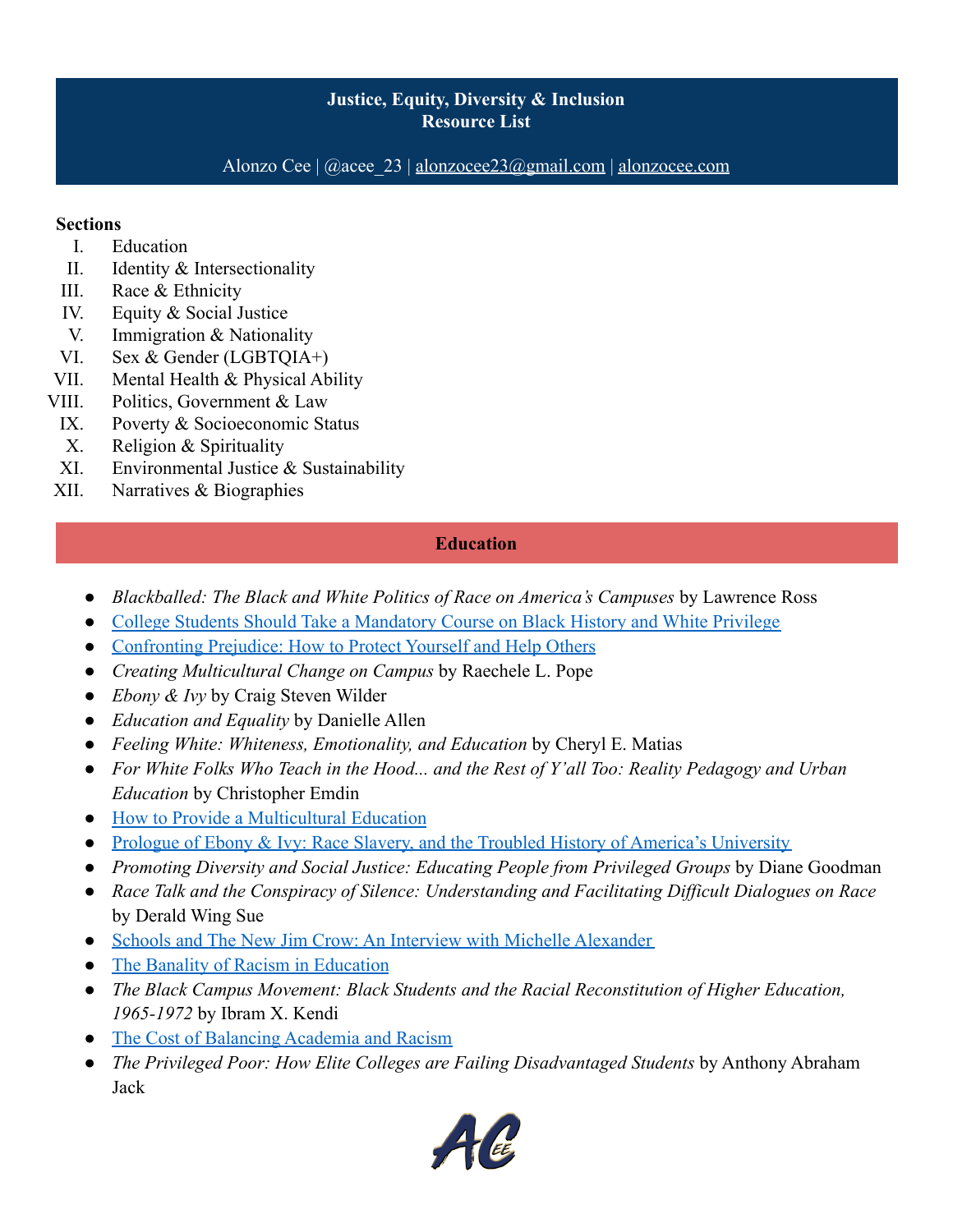- [This Response to That Princeton Freshman Should Be Required Reading for White Males](https://www.mic.com/articles/88903/this-response-to-that-princeton-freshman-should-be-required-reading-for-white-males)
- [We Condemn All Institutional Racism Except Our Own](https://www.mcsweeneys.net/articles/we-condemn-all-institutional-racism-except-our-own)

# **Identity & Intersectionality**

- *Black Feminist Thought* by Patricia Hill Collins
- *Hood Feminism* by Mikki Kendall
- [Intersectionality Matters!](https://www.aapf.org/imkc-podcast-episodes) from The African American Policy Forum
- [Scenes from a Black trans life](https://www.ted.com/talks/d_l_stewart_scenes_from_a_black_trans_life?language=en) by D-L Stewart
- *The Lies That Bind* by Kwame Anthony Appiah
- [The urgency of intersectionality](https://www.ted.com/talks/kimberle_crenshaw_the_urgency_of_intersectionality?language=en) by Kimberlé Crenshaw
- *White Tears / Brown Scars: How White Feminism Betrays Women of Color* by Ruby Hamad

#### **Race & Ethnicity**

- *Acting White?: Rethinking Race in Post-Racial America* by Devon W. Carbado and Mitu Gulati
- [Addressing Disparities in Finance for Black and African Americans](https://www.moneygeek.com/financial-planning/resources/black-african-american/) by Erin C. Perkins
- [A Study of the Best Cities for Black Women Financially](https://www.moneygeek.com/living/best-cities-black-women/) by Erin C. Perkins
- [Advancing Diversity and Inclusion in Higher Education: Key Data Hughlights Focusing on Race and](https://www2.ed.gov/rschstat/research/pubs/advancing-diversity-inclusion.pdf) [Ethnicity and Promising Practices](https://www2.ed.gov/rschstat/research/pubs/advancing-diversity-inclusion.pdf)
- *America's Original Sin: Racism, White Privilege, and the Bridge to a New America* by Jim Wallis and Bryan Stevenson
- [An artist's unflinching look at racial violence](https://www.ted.com/talks/sanford_biggers_an_artist_s_unflinching_look_at_racial_violence?language=en) by Sanford Biggers
- [An interview with the founders of Black Lives Matter](https://www.ted.com/talks/alicia_garza_patrisse_cullors_and_opal_tometi_an_interview_with_the_founders_of_black_lives_matter?language=en) (Alicia Garza, Patrisse Cullors, and Opal Tometi)
- *Beyond the Pale: White Women, Racism, and History* by Vron Ware
- [Black Lives and the Fourth of July](https://www.thenation.com/article/society/juneteenth-independence-day/)
- *Black Skin, White Masks* by Franz Fanon
- [Code Switch](https://www.npr.org/sections/codeswitch/) from NPR
- [Color Blind or Color Brave](https://www.ted.com/talks/mellody_hobson_color_blind_or_color_brave?language=en#t-828966) by Mellody Hobson
- *Critical Race Theory* by Richard Delgado
- [Dismantling Racism: White Supremacy Culture](https://www.dismantlingracism.org/white-supremacy-culture.html)
- *Disrupting White Supremacy* by Jennifer Harvey, Karin A. Case, and Robin Hawley Gorsline
- [How colorism shapes our standards of beauty](https://www.ted.com/talks/chika_okoro_how_colorism_shapes_our_standards_of_beauty?language=en) by Chika Okoro
- *How I Shed My Skin: Unlearning the Racist Lessons of a Southern Childhood* by Jim Grimsley
- [How racial bias works and how to disrupt it](https://www.ted.com/talks/jennifer_l_eberhardt_how_racial_bias_works_and_how_to_disrupt_it?language=en) by Jennifer Eberhardt
- [How to raise a black son in America](https://www.ted.com/talks/clint_smith_how_to_raise_a_black_son_in_america?language=en) by Clint Smith

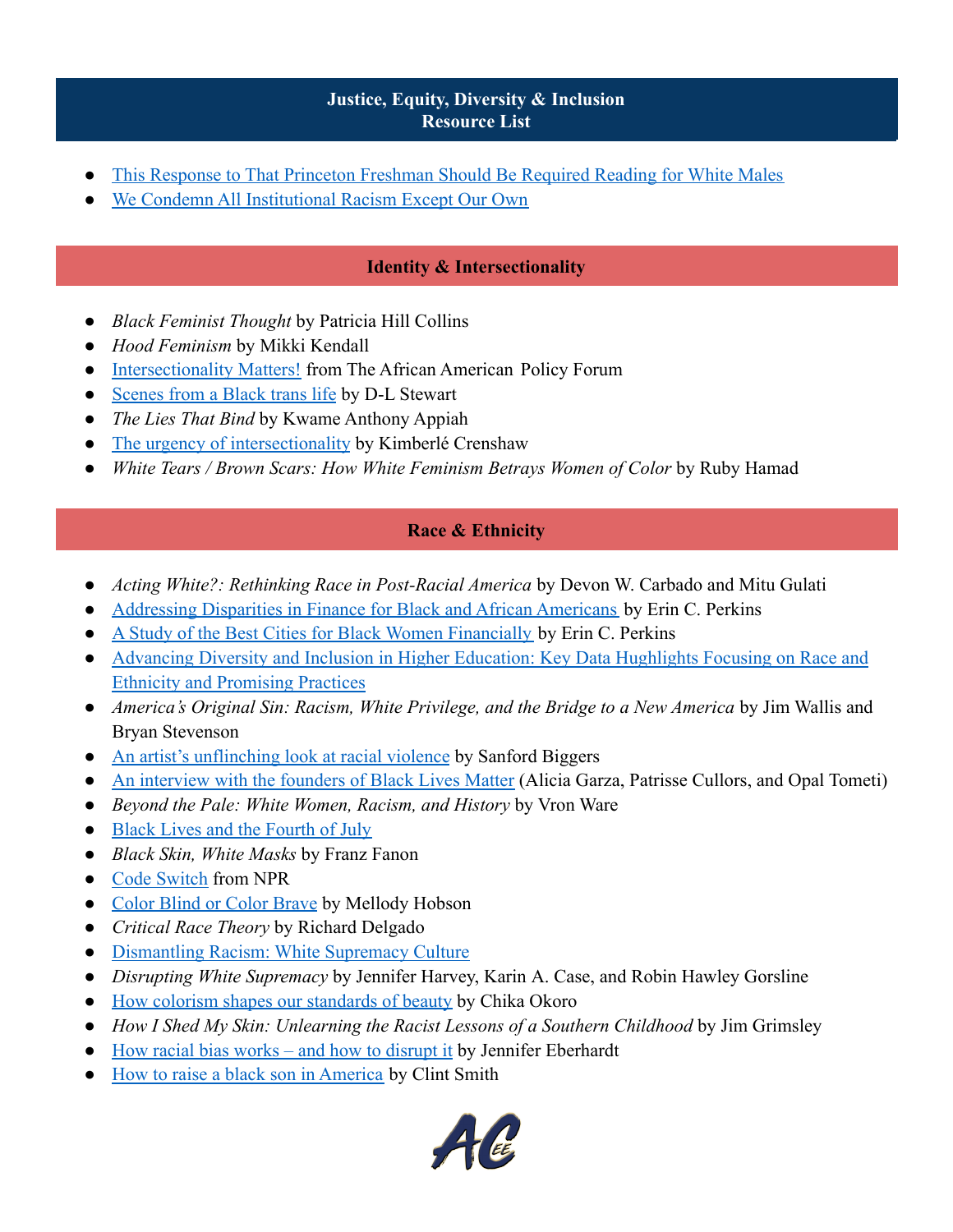- [How to recognize your white privilege and use it to fight inequality](https://www.ted.com/talks/peggy_mcintosh_how_to_recognize_your_white_privilege_and_use_it_to_fight_inequality?language=en) by Peggy McIntosh
- [How to resolve racially stressful situations](https://www.ted.com/talks/howard_c_stevenson_how_to_resolve_racially_stressful_situations) by Howard Stevenson
- *How We Fight White Supremacy: A Field Guide to Black Resistance* by Akiba Solomon
- *killing rage: Ending Racism* by bell hooks
- *Me and White Supremacy* by Layla F. Saad
- *Mindful of Race* by Ruth King
- [Mini Films Exploring Racial Bias and Identity with Students](https://www.nytimes.com/2017/03/15/learning/lesson-plans/25-mini-films-for-exploring-race-bias-and-identity-with-students.html?mcubz=0)
- *Living Into God's Dream: Dismantling Racism in America* by Catherine Meeks and Jim Wallis
- [Momentum: A Race Forward Podcast](https://www.raceforward.org/media/podcast/momentum-race-forward-podcast)
- [Race The Power of an Illusion](http://www.pbs.org/race/000_General/000_00-Home.htm)
- *Race Traitor* by Noel Ignatiev and John Garvey
- [Racism has a cost for everyone](https://www.ted.com/talks/heather_c_mcghee_racism_has_a_cost_for_everyone?language=en) by Heather McGee
- *Racism Without Racists* by Eduardo Bonilla-Silva
- [Resistance as Sacrifice: Towards an Ascetic Antiracism](https://papers.ssrn.com/sol3/papers.cfm?abstract_id=3403394)
- [Seeing White](https://www.sceneonradio.org/seeing-white/) from Scene on Radio
- *So You Want to Talk About Race* by Ijeoma Oluo
- *Stamped from the Beginning; The Definitive History of Racist Ideas in America* by Ibram X. Kendi
- *The Assassination of the Black Male Image* by Earl Ofari Hutchinson
- [The bill has come due for the US's history of racism](https://www.ted.com/talks/dr_phillip_atiba_goff_the_bill_has_come_due_for_the_us_s_history_of_racism) by Dr. Phillip Atiba Goff
- *The Color of Compromise* by Jemar Tisby
- [The difference between being "not racist" and antiracist](https://www.ted.com/talks/ibram_x_kendi_the_difference_between_being_not_racist_and_antiracist?language=en) by Ibram X. Kendi
- *The Emperor Has No Clothes: Teaching about Race and Racism to People Who Don't Want to Know* by Tema Jon Okun
- *The Mugging of Black America* by Earl Ofari Hutchinson
- *The Possessive Investment in Whiteness: How White People Profit from Identity Politics* by George Lipsitz
- [The science of skin color](https://www.ted.com/talks/angela_koine_flynn_the_science_of_skin_color?language=en) by Angela Flynn
- [The Stoop](http://www.thestoop.org/)
- [Treating Racism Like We Treat Cancer](https://onbeing.org/blog/treating-racism-like-we-treat-cancer/)
- *Understanding and Dismantling Racism: The Twenty-First Century Challenge to White America* by Joseph Barndt
- *Understanding White Privilege: Creating Pathways to Authentic Relationships Across Race* by Frances Kendall
- *Waking Up White, and Finding Myself in the Story of Race* by Debby Irving
- *We Have Not Been Moved: Resisting Racism and Militarism in 21st Century America* by Elizabeth Betita Martinez, Matt Meyer, and Mandy Carter
- [We need to address the real roots of racial violence](https://www.ted.com/talks/megan_ming_francis_we_need_to_address_the_real_roots_of_racial_violence?language=en) by Megan Francis
- *What Does It Mean to be White?: Developing White Racial Literacy* by Robin Diangelo

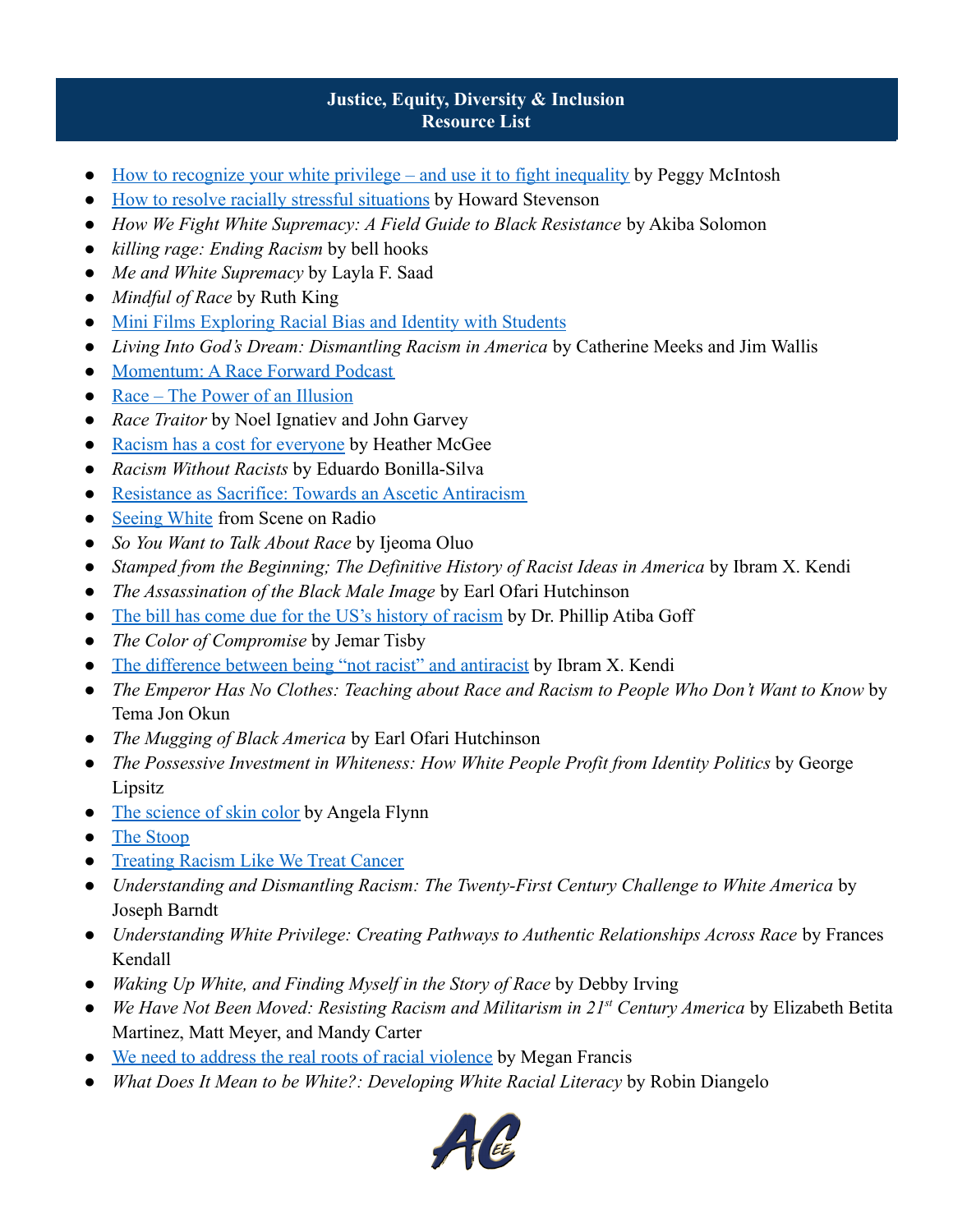- [What it takes to be racially literate](https://www.ted.com/talks/priya_vulchi_and_winona_guo_what_it_takes_to_be_racially_literate?language=en) by Priya Vulchi and Winona Guo
- *White Awake: An Honest Look at What it Means to Be White by Daniel Hill*
- *White Fragility* by Robin Diangelo
- *White Like Me: Reflections on Race from a Privileged Son* by Tim Wise
- *White Rage* by Carol Anderson
- [White Supremacy Culture](https://www.dismantlingracism.org/uploads/4/3/5/7/43579015/okun_-_white_sup_culture.pdf) a document by Tema Okun
- *White Trash: Race and Class in America* by Annalee Newitz and Matt Wray
- *Why Are All the Black Kids Sitting Together in the Cafeteria* by Beverly Daniel Tatum
- *Why I'm No Longer Talking to White People about Race* by Reni Eddo-Lodge
- [Why it's so hard to talk about the N-word](https://www.ted.com/talks/elizabeth_stordeur_pryor_why_it_s_so_hard_to_talk_about_the_n_word?language=en) by Elizabeth Pryor
- *Witnessing Whiteness* by Shelly Tochluk
- [Yo, Is This Racist](https://www.earwolf.com/show/yo-is-this-racist/)
- [1619](https://www.nytimes.com/2020/01/23/podcasts/1619-podcast.html) from The New York Times
- [28 Films to Watch During Black History Month That Aren't About Black Trauma](https://www.popsugar.com/entertainment/movies-about-black-joy-48137615)
- [Celebrating Black Music Month](https://nmaahc.si.edu/blog-post/celebrating-black-music-month)

# **Equity & Social Justice**

- *A Promise And A Way of Life: White Antiracist Activism* by Becky Thompson
- *Benign Bigotry: The Psychology of Subtle Prejudice by Kristin J. Anderson*
- [Brandeis University Prevention, Advocacy & Resource Center Oppressive Language List](https://sites.google.com/brandeis.edu/parcsuggestedlanguagelist/categories)
- [Designing for justice](https://www.ted.com/talks/antionette_carroll_designing_for_justice) by Antionette Carroll
- [Diversity, Equity, and Inclusion Professional Development Offerings from eXtension](https://dei.extension.org/)
- [Equal Justice Initiative](https://eji.org/)
- *Everyday White People Confront Racial and Social Injustice* by Eddie Moore, Marguerite W. Penick-Parks, and Ali Michael
- *Freedom is a Constant Struggle* by Angela Davis
- *From Equity Talk to Equity Walk: Expanding Practitioner Knowledge for Racial Justice in Higher Education* by Tia Brown McNair
- [Harvard Implicit Bias Tests](https://implicit.harvard.edu/implicit/takeatest.html)
- [How art gives shape to cultural change](https://www.ted.com/talks/thelma_golden_how_art_gives_shape_to_cultural_change?language=en) by Thelma Golden
- [How love can help repair social inequality](https://www.ted.com/talks/chloe_valdary_how_love_can_help_repair_social_inequality) by Chloé Valdary
- *How to be an Antiracist* by Ibram X. Kendi
- [How to channel your presence and energy into ending injustice](https://www.ted.com/talks/rashad_robinson_how_to_channel_your_presence_and_energy_into_ending_injustice) by Rashad Robinson
- [How to get serious about diversity and inclusion in the workplace](https://www.ted.com/talks/janet_stovall_how_to_get_serious_about_diversity_and_inclusion_in_the_workplace?language=en) by Janet Stovall
- [How to overcome our biases? Walk boldly toward them](https://www.ted.com/talks/verna_myers_how_to_overcome_our_biases_walk_boldly_toward_them?language=en) by Verna Myers
- [Implicit Bias: Peanut Butter, Jelly and Racism](https://www.youtube.com/watch?v=1JVN2qWSJF4)

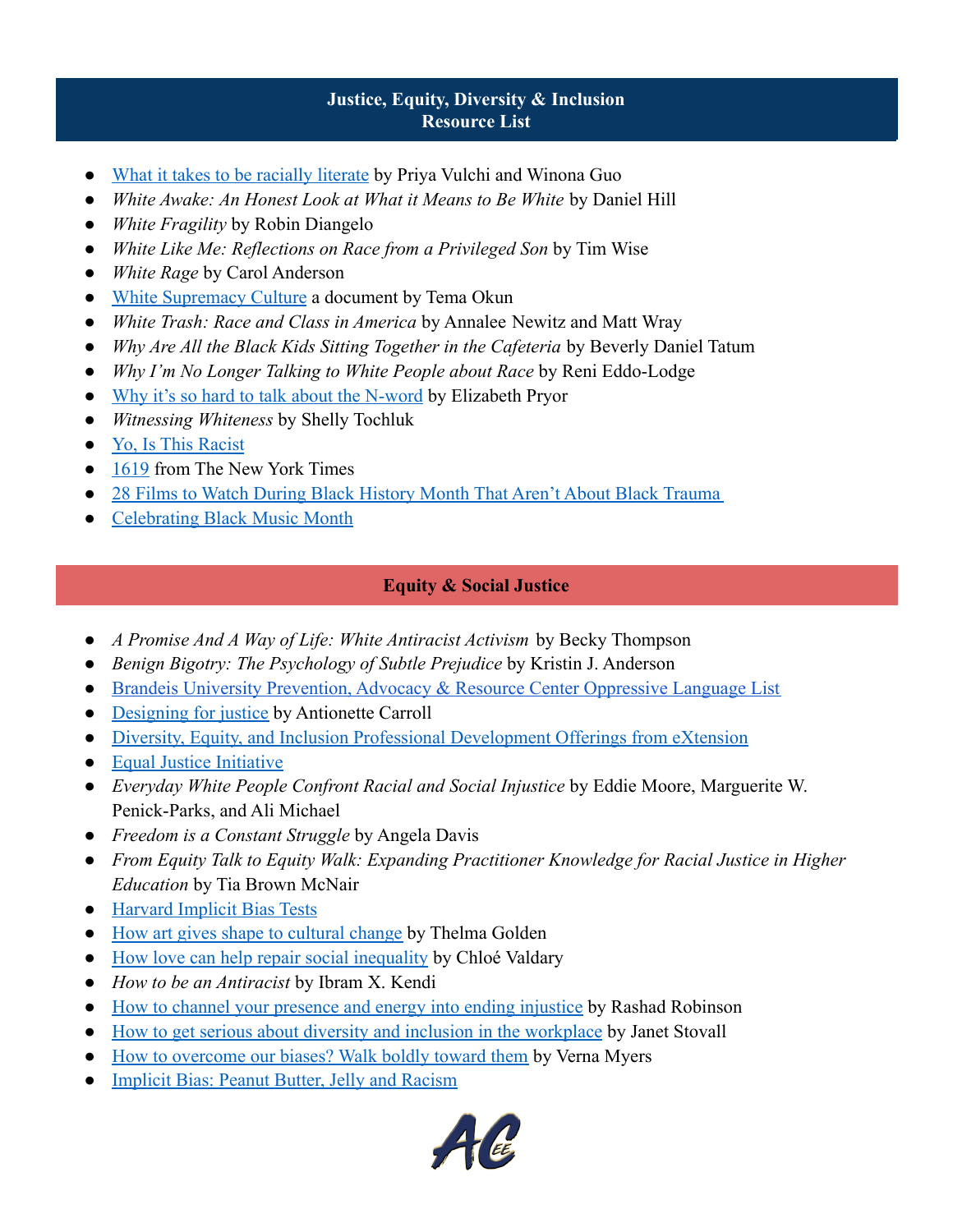- *Is Everyone Really Equal?: An Introduction to Key Concepts in Social Justice Education* by Özlem Sensoy
- *Love and Rage: The Path of Liberation through Anger* by Lama Rod Owens
- **[Mixed Company](https://www.mixedcompanypodcast.com/)**
- [National Diversity & Leadership Conference](http://nationaldiversityconference.com/2020/)
- [Youth Activist Toolkit](https://advocatesforyouth.org/wp-content/uploads/2019/04/Youth-Activist-Toolkit.pdf)
- [Racial Equity Resource Guide](http://www.racialequityresourceguide.org/resources/resources)
- [Racial Equity Tools](https://www.racialequitytools.org/home)
- [Resources to understand America's long history of injustice and inequality](https://www.washingtonpost.com/nation/2020/06/08/understanding-racism-inequality-america/?arc404=true)
- [The tyranny of merit](https://www.ted.com/talks/michael_sandel_the_tyranny_of_merit) by Michael Sandel
- *The Little Book of Race and Restorative Justice: Black Lives, Healing, and US Social Transformation* by Fania E. Davis
- *The Myth of Equality: Uncovering the Roots of Injustice and Privilege* by Ken Wytsma
- *The Racial Healing Handbook: Practical Activities to Help You Challenge Privilege, Confront Systemic Racism, and Engage in Collective Healing* by Anneliese A. Singh
- *Towards the Other America: Anti-Racist Resources for White People Taking Action for Black Lives Matter* by Chris Crass
- *Towards Collective Liberation: Anti-Racist Organizing, Feminist Praxis, and Movement Building Strategy* by Chris Crass and Roxanne Dunbar-Ortiz
- *Uprooting Racism: How White People Can Work for Racial Justice* by Paul Kivel
- [Want a more just world? Be an unlikely ally](https://www.ted.com/talks/nita_mosby_tyler_want_a_more_just_world_be_an_unlikely_ally?language=en) by Nita Tyler

# **Immigration & Nationality**

- Americanah by Chimamanda Ngozi Adichie
- *American Street* by Ibi Zoboi
- *Behold the Dreamers* by Imbolo Mbue
- *Butterfly Boy: Memories of a Chicano Mariposa* by Rigoberto González
- *Dreamers* by Yuyi Morales
- *In the Country We Love: My Family Divided* by Diane Guerrero
- *My (Underground) American Dream: My True Story as an Undocumented Immigrant Who Became a Wall Street Executive* by Julissa Arce
- *Native Speaker* by Chang-Rae Lee
- *Open City* by Teju Cole
- *The Beast: Riding the Rails and Dodging Narcos on the Migrant Trail* by Óscar Martínez
- *The Beekeeper of Aleppo* by Christy Lefteri
- The Distance Between Us by Reyna Grande

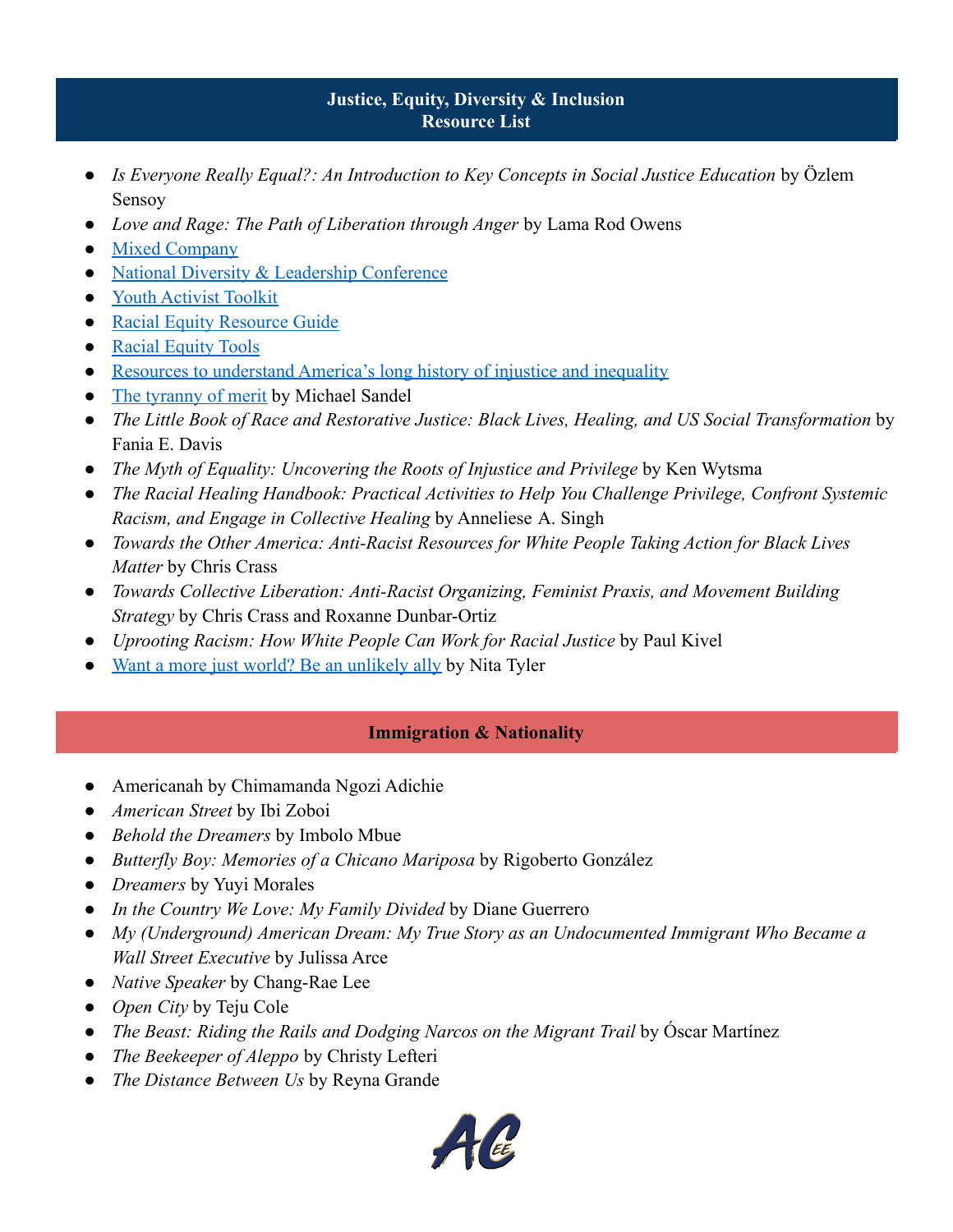- *The Myth of the Model Minority* by Rosalind S. Chou & Joe R. Feagin
- *The Ungrateful Refugee: What Immigrants Never Tell You* by Dina Nayeri
- *Undocumented: A Dominican Boy's Odyssey from a Homeless Shelter to the Ivy League* by Dan-el Padilla Peralta
- [Why is colonialism \(still\) romanticized?](https://www.ted.com/talks/farish_ahmad_noor_why_is_colonialism_still_romanticized) by Farish Ahmad-Noor
- [60 resources for Supporting Immigrant and Refugee Communities](https://www.onlinemswprograms.com/resources/social-issues/support-resources-immigrants-refugees/)

# **Sex & Gender (LGBTQIA+)**

- Assigned: Life with Gender by Lisa Wade
- **[Explained: Why Women are Paid Less \(Explained Series Season One\)](https://www.netflix.com/title/80216752)**
- *Female Masculinity* by Judith Halberstam
- *Gender and Our Brains: How New Neuroscience Explodes the Myths of the Male and Female Minds* by Gina Rippon
- *Gender Born, Gender Made: Raising Healthy Gender-Nonconforming Children* by Diane Ehrensaft
- *Gender Outlaw & Gender Outlaws: The Next Generation* by Kate Bornstein
- *Gender Trouble: Feminism and the Subversion of Identity* by Judith Butler
- [How women will lead us to freedom, justice, and peace](https://www.ted.com/talks/h_e_ellen_johnson_sirleaf_how_women_will_lead_us_to_freedom_justice_and_peace) by H.E. Ellen Johnson Sirleaf
- [Intersectional Feminism: What it means and why it matters right now](https://www.unwomen.org/en/news/stories/2020/6/explainer-intersectional-feminism-what-it-means-and-why-it-matters)
- *Nobody Passes: Rejecting the Rules of Gender and Conformity* by Matt Bernstein Sycamore
- *Redefining Realness* by Janet Mock
- *She's Not There* by Jennifer Finney Boylan
- *The Last Time I Wore a Dress* by Daphne Scholinski
- [The necessity of normalizing queer love](https://www.ted.com/talks/panti_bliss_the_necessity_of_normalizing_queer_love) by Panti Bliss
- *Trans Bodies, Trans Selves: A Resources for the Transgender Community* by Laura Erickson-Schroth
- *We Should All Be Feminists* by Chimamanda Ngozi Adichie
- [What it means to be intersex and how the false sex binary harms us all](https://www.ted.com/talks/susannah_temko_what_it_means_to_be_intersex_and_how_the_false_sex_binary_harms_us_all) by Susannah Temko
- [What the gay rights movement learned from the civil rights movement](https://www.ted.com/talks/yoruba_richen_what_the_gay_rights_movement_learned_from_the_civil_rights_movement?language=en) by Yoruba Richen
- *Women, Race, and Class* by Angela Davis

# **Mental Health & Physical Ability**

- *A Manual for Heartache* by Cathy Rentzenbrink
- *Barriers and Belonging: Personal Narratives of Disability* by Michelle Jarmin, Leila Monaghan, and Alison Quaggin Harkin
- *Disability Visibility: First-Person Stories from the Twenty-First Century* by Alice Wong

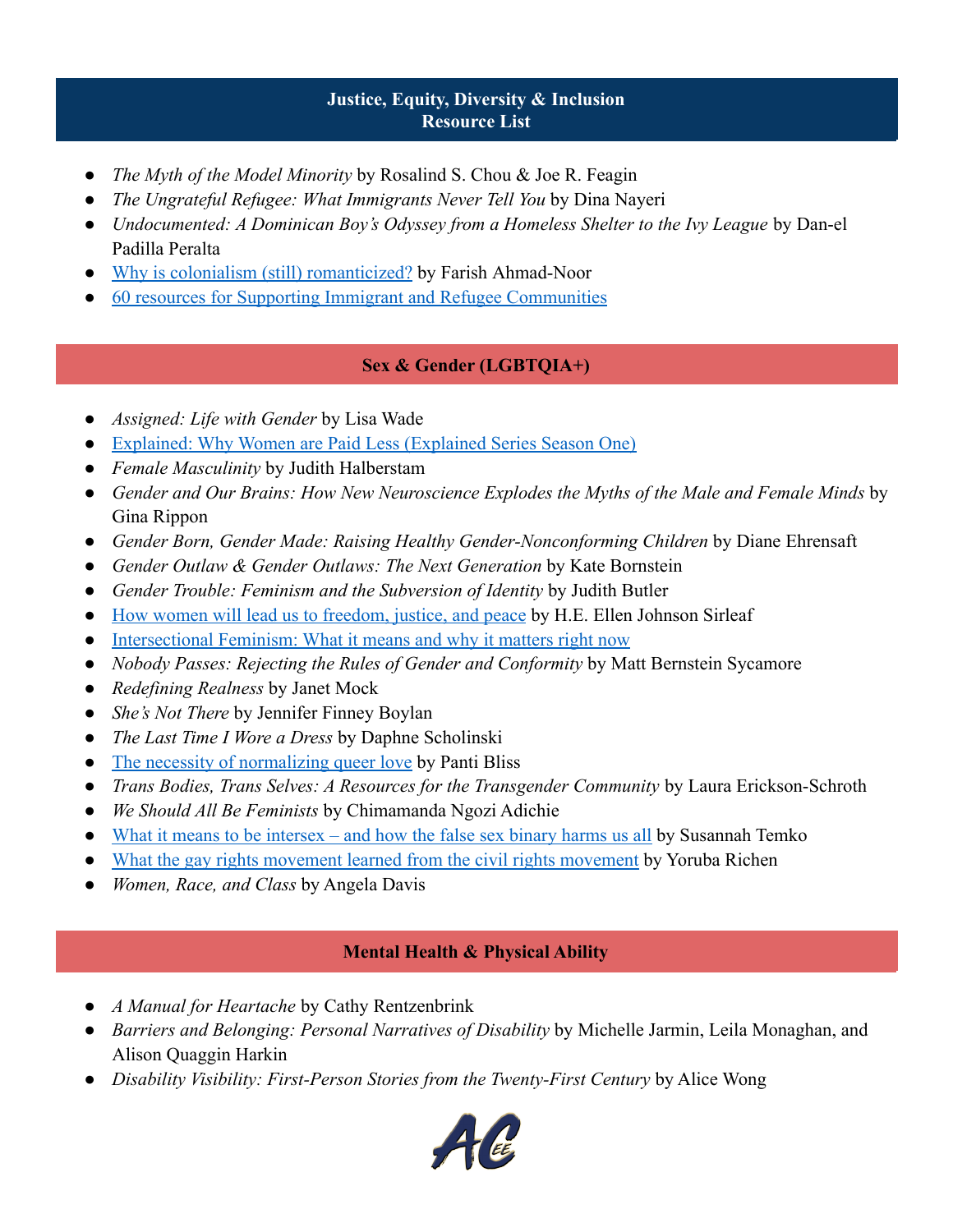- *Get a Grip, Love* by Kate Lucey
- **EXECUTE:** [How racism makes us sick](https://www.ted.com/talks/david_r_williams_how_racism_makes_us_sick?language=en) by David Williams
- *Hyperbole and a Half: Unfortunate Situations, Flawed Coping Mechanisms, Mayhem, and Other Things that Happened* by Allie Brosh
- *Jog On* by Bella Mackie
- *Letter to My Daughter* by Maya Angelou
- *Maybe You Should talk to Someone* by Lori Gottlieb
- *Mindfulness: A Practical Guide to Finding Peace in a Frantic World* by Mark Williams and Danny Penman
- *Notes on a Nervous Planet* by Matt Haig
- *Rethinking Disability: A Disability Studies Approach to Inclusive Practices* by Jan Valle and David J. Connor
- *The Recovery Letters* by James Withey and Olivia Sagan
- *The Sun and Her Flowers* by Rupi Kaur
- *We're All Mad Here: The No-nonsense Guide to Living with Social Anxiety* by Claire Eastham
- *What a Time to be Alone: The Slumflower's Guide to Why You are Already Enough* by Chidera Eggerue
- [What it's really like to have autism](https://www.ted.com/talks/ethan_lisi_what_it_s_really_like_to_have_autism) by Ethan Lisi
- [Why your doctor should care about social justice](https://www.ted.com/talks/mary_bassett_why_your_doctor_should_care_about_social_justice) by Mary Bassett

# **Politics, Government & Law**

- [A black man goes undercover in the alt-right](https://www.ted.com/talks/theo_e_j_wilson_a_black_man_goes_undercover_in_the_alt_right?language=en) by Theo E.J. Wilson
- [Amend: The Fight for America](https://www.netflix.com/title/80219054)
- *Betrayed: A History of Presidential Failure to Protect Black Lives* by Earl Ofari Hutchinson
- *Capitalism and Slavery* by Eric Williams
- [Does racism effect how you vote?](https://www.ted.com/talks/nate_silver_does_racism_affect_how_you_vote?language=en) by Nate Silver
- [How we can make racism a solvable problem and improve policing](https://www.ted.com/talks/dr_phillip_atiba_goff_how_we_can_make_racism_a_solvable_problem_and_improve_policing) by Dr. Phillip Atiba Goff
- [Our Democracy's Founding Ideals Were False When They Were Written. Black Americans Have Fought](https://www.nytimes.com/interactive/2019/08/14/magazine/black-history-american-democracy.html) [to Make Them True.](https://www.nytimes.com/interactive/2019/08/14/magazine/black-history-american-democracy.html)
- *Rise of the Warrior Cop: The Militarization of America's Police Forces* by Radley Balko
- [Southern Poverty Law Center](https://www.splcenter.org/)
- [Ten Years After "The New Jim Crow"](https://www.newyorker.com/news/the-new-yorker-interview/ten-years-after-the-new-jim-crow)
- [The ACLU's call to defund the police](https://www.ted.com/talks/anthony_d_romero_the_aclu_s_call_to_defund_the_police) by Anthony Romero
- [The blueprint for reparations in the US](https://www.ted.com/talks/william_sandy_darity_a_blueprint_for_reparations_in_the_us) by William "Sandy" Darity
- [The Case for Reparations](https://www.theatlantic.com/magazine/archive/2014/06/the-case-for-reparations/361631/)
- *The Color of Law* by Richard Rothstein
- [The Newest Jim Crow](https://www.nytimes.com/2018/11/08/opinion/sunday/criminal-justice-reforms-race-technology.html)

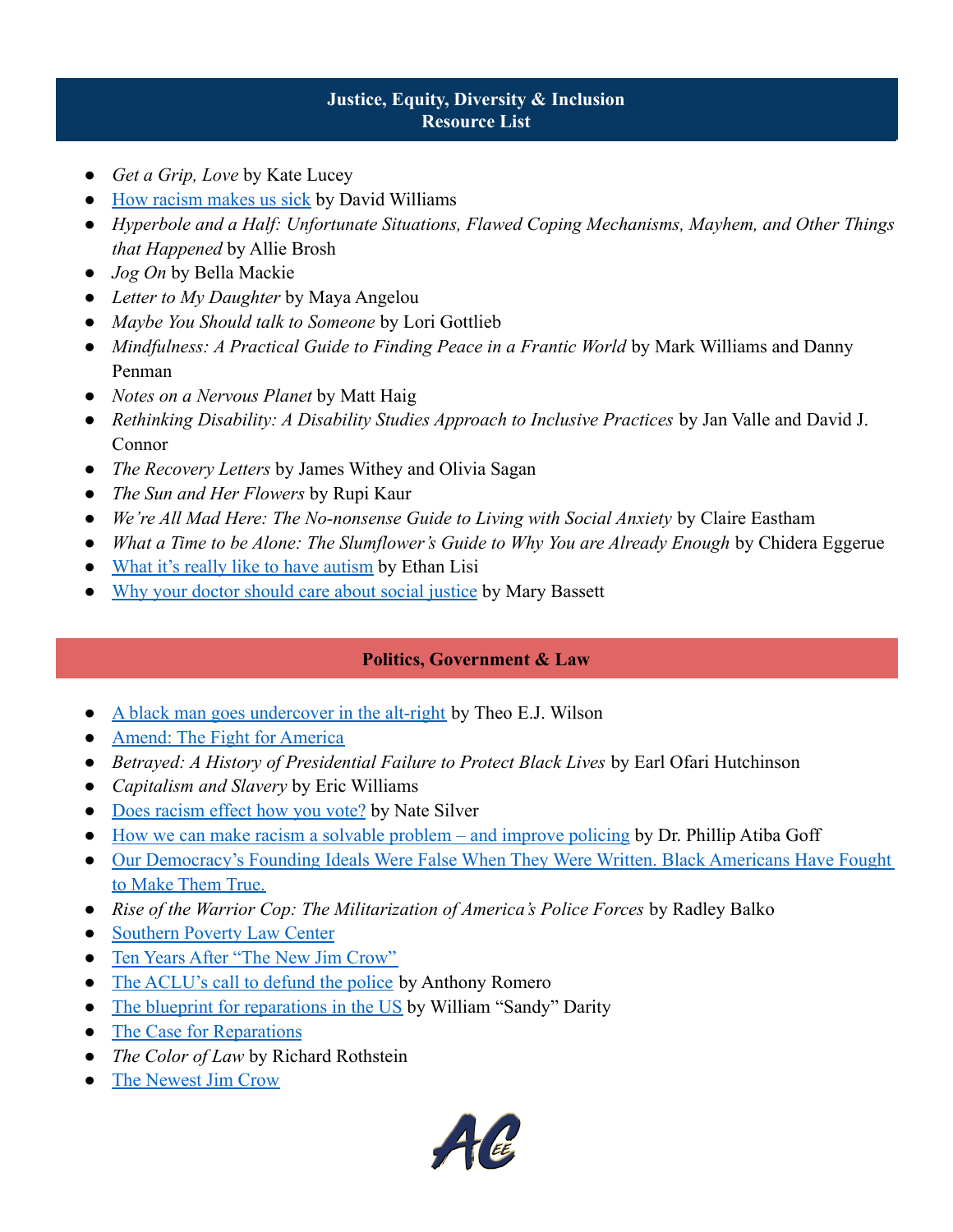- The New Jim Crow by Michelle Alexander
- [The racial politics of time](https://www.ted.com/talks/brittney_cooper_the_racial_politics_of_time?language=en) by Brittney Cooper
- [The Supreme Court Case that Enshrined White Supremacy in Law](https://www.newyorker.com/magazine/2019/02/04/the-supreme-court-case-that-enshrined-white-supremacy-in-law)
- [The US needs a radical revolution of values](https://www.ted.com/talks/dr_bernice_king_the_us_needs_a_radical_revolution_of_values) by Dr. Bernice King
- [We need to talk about an injustice](https://www.ted.com/talks/bryan_stevenson_we_need_to_talk_about_an_injustice?language=en) by Bryan Stevenson

# **Poverty & Socioeconomic Status**

- A Framework for Understanding Poverty by Ruby Payne
- *American Apartheid: Segregation and the Making of the Underclass* by Douglass Massey and Nancy Denton
- *Dead Aid: Why Aid is Not Working and How There is a Better Way for Africa by Dambisa Moyo*
- *Development as Freedom* by Amartya Sen
- *Enough. Why the World's Poorest Starve* by Roger Thurow
- *Evicted: Poverty and Profit in the American City* by Matthew Desmond
- [Explained: The Racial Wealth Gap \(Explained Series Season One\)](https://www.netflix.com/title/80216752)
- *Great Expectations* by Charles Dickens
- [How America's public schools keep kids in poverty](https://www.ted.com/talks/kandice_sumner_how_america_s_public_schools_keep_kids_in_poverty?language=en) by Kandice Sumner
- *How Change Happens* by Duncan Green
- *Microfinance and Poverty Reduction* by Susan Johnson and Ben Rogaly
- *More Than Good Intentions: Improving the Ways the World's Poor Borrow, Save, Farm, Learn, and Stay Healthy* by Dean Karlan and Jacob Appel
- *Nickel and Dimed: On (Not) Getting By in America* by Barbara Ehrenreich
- *Poor Economics: A Radical Rethinking of the Way to Fight Global Poverty* by Abhijit V. Banerjee and Esther Duflo
- *So Rich, So Poor: Why It's So Hard to End Poverty in America* by Peter Edelman
- *The American Way of Eating: Undercover at Walmart, Applebee's, Farm Fields and the Dinner Table* by Tracie McMillan
- *The Bottom Billion: Why the Poorest Countries are Failing and What Can Be Done About It* by Paul Collier
- *The End of Poverty: Economic Possibilities for Our Time* by Jeffrey Sachs
- [The little problem I had renting a house](https://www.ted.com/talks/james_a_white_sr_the_little_problem_i_had_renting_a_house?language=en) by James. A. White, Sr.
- *The Price of Inequality: How Today's Divided Society Endangers Our Future* by Joseph E. Stiglitz
- *Unpoverty: Rich Lessons from the Working Poor* by Mark Lutz
- Why Nation's Fail: The Origins of Power, Prosperity and Poverty by Daron Acemoglu and James Robinson

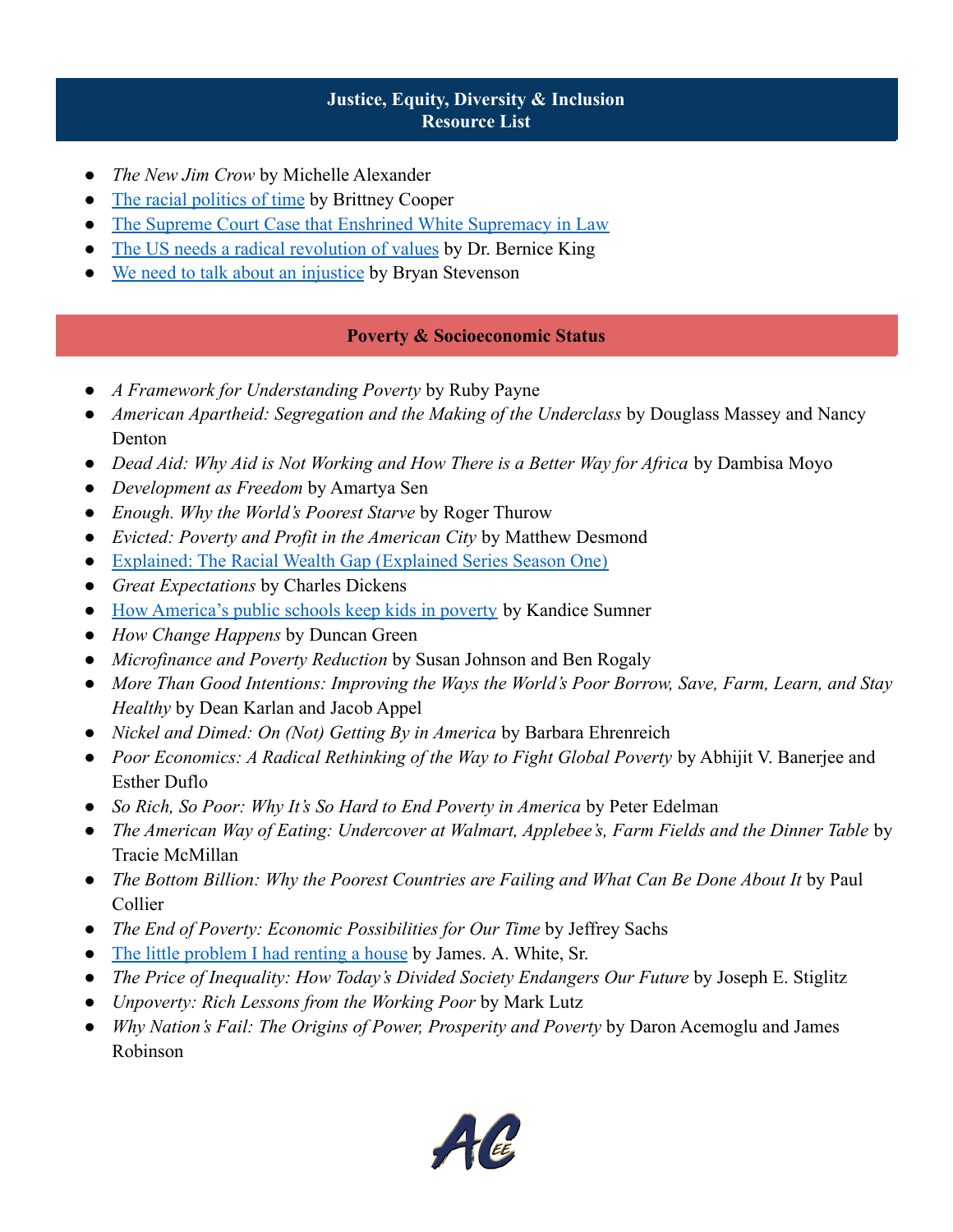# **Religion & Spirituality**

- *African Religions: A Very Short Introduction* by Jacob K. Olupona
- *American Islamophobia: Understanding the Roots and Rise of Fear* by Khaled A. Beydoun
- *American Judaism: A History* by Jonathan D. Sarna
- *Buddhism as Philosophy: An Introduction* by Mark Siderits
- *Creating Judaism: History, Tradition, Practice* by Michael Satlow
- *Early Islam and the Birth of Capitalism* by Benedikt Koehler
- *Ethico-Religious Concepts in the Qur'an* by Toshihiko Izutsu
- *Exploring the Religions of Our World* by Ave Maria Press
- *How Jews Became White Folks and What That Says About Race in America* by Karen Brodkin
- *Introducing Islam* by William E. Shepard
- *Introducing Judaism* by Eliezer Segal
- *Jews, Christians, Muslims: A Comparative Introduction to Monotheistic Religions* by John Corrigan
- [Militant atheism](https://www.ted.com/talks/richard_dawkins_militant_atheism?language=en) by Richard Dawkins
- *Myths from Mesopotamia: Creation, the Flood, Gilgamesh, and Others* by Stephanie Dalley
- *Nine Theories of Religion* by Daniel Pals
- *Religions of Mesoamerica* by David Carrasco
- *The History of Islamic Societies* by Ira M. Lapidus
- *The Resilience of Religion in American Higher Education* by John Schmalzbauer and Kathleen A. Mahoney
- *The Sacred and The Profane: The Nature of Religion The Groundbreaking Work by One of the Greatest Authorities on Myth, Symbol, and Ritual* by Mircea Eliade
- *The Sacred Mushroom and The Cross: A Study of the Nature and Origins of Christianity within the Fertility Cults of the Ancient Near East* by John M. Allegro

#### **Environmental Justice & Sustainability**

- **[CleanTechnica](http://cleantechnica.com)**
- [Climate From the Aspen Institute](http://aspeninstitute.org/topics/climate)
- [Earth Easy](http://eartheasy.com)
- [Every city needs healthy honey bees](https://www.ted.com/talks/noah_wilson_rich_every_city_needs_healthy_honey_bees) by Noah Wilson-Rich
- [Every day you live, you impact the planet](https://www.ted.com/talks/jane_goodall_every_day_you_live_you_impact_the_planet) by Jane Goodall
- [Grist](http://grist.org)
- [How monitoring animal health can predict human disease outbreaks](https://www.ted.com/talks/tracey_mcnamara_how_monitoring_animal_health_can_predict_human_disease_outbreaks) by Tracey McNamara
- [How to restore a rainforest](https://www.ted.com/talks/willie_smits_how_to_restore_a_rainforest) by Willie Smits
- [Inhabitat](http://inhabitat.com)

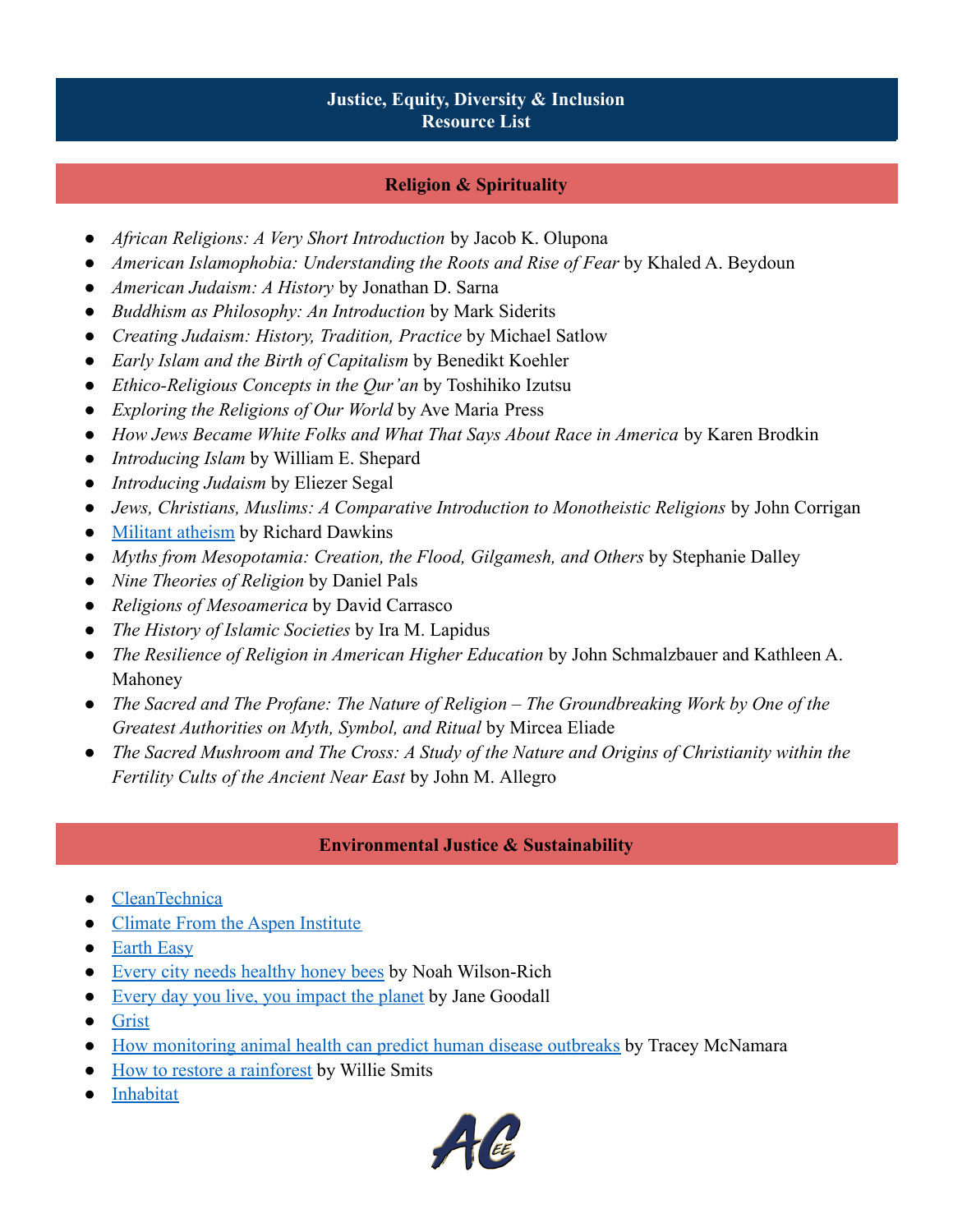- [Let the environment guide our development](https://www.ted.com/talks/johan_rockstrom_let_the_environment_guide_our_development) by Johan Rockström
- *Nature's Best Hope: A New Approach to Conservation That Starts in Your Yard by Douglas W. Tallamy*
- [Office of Federal Sustainability Resources and Guidance for Federal Agencies](http://sustainability.gov/resources)
- [Planet Policy](http://brookings.edu/blog/planetpolicy)
- [Plastic pollution, our toilets and us](https://www.ted.com/talks/natalie_fee_plastic_pollution_our_toilets_and_us) by Natalie Fee
- *The Carbon Club: How a network of influential climate sceptics, politicians and business leaders fought to control Australia's climate policy* by Marian Wilkinson
- *The Future We Choose: Surviving the Climate Crisis* by Christiana Figueres and Tom Rivett-Carnac
- [The inconvenient truth](https://www.ted.com/talks/jonathan_foley_the_other_inconvenient_truth) by Jonathan Foley
- [The new urgency of climate change](https://www.ted.com/talks/al_gore_the_new_urgency_of_climate_change) by Al Gore
- [The route to a sustainable future](https://www.ted.com/talks/alex_steffen_the_route_to_a_sustainable_future) by Alex Steffen
- [The true cost of oil](https://www.ted.com/talks/garth_lenz_the_true_cost_of_oil) by Garth Lenz
- [The urgent case for antibiotic-free animals](http://ted.com/talks/leon_marchal_the_urgent_case_for_antibiotic_free_animals) by Leon Marchal
- *Undrowned: Black Feminist Lessons from Marine Mammals* by Alexis Pauline Gumbs
- [We need to green the economy while restarting it](https://www.ted.com/talks/nigel_topping_we_need_to_green_the_economy_while_restarting_it) by Nigel Topping
- [What really happens to the plastic you throw away?](https://www.ted.com/talks/emma_bryce_what_really_happens_to_the_plastic_you_throw_away) by Emma Bryce
- [Why we should end animal agriculture](https://www.ted.com/talks/jacy_reese_anthis_why_we_should_end_animal_agriculture) by Jacy Reece Anthis
- *Winning the Green New Deal: Why We Must and How We Can by Varshini Prakash and Guido Girgenti*
- *World of Wonders: In Praise of Fireflies, Whale Sharks, and Other Astonishments* by Aimee Nezhukumatathil
- **[Zero Waste Home](http://zerowastehome.com)**
- [45 Sustainability Resources You Need to Know](https://www.purdueglobal.edu/blog/student-life/45-sustainability-resources/)
- [5 transformational policies for a prosperous and sustainable world](https://www.ted.com/talks/johan_rockstrom_5_transformational_policies_for_a_prosperous_and_sustainable_world) by Johan Rockström

# **Narratives & Biographies**

- *Assata: An Autobiography* by Assata Shakur
- *Begin Again: James Baldwin's America and Its Urgent Lessons for Our Own* by Eddie Glaude, Jr.
- *Beloved* by Toni Morrison
- *Between The World and Me* by Ta-Nehisi Coates
- *Blacks and Reds; Race and Class in Conflict* by Earl Ofari Hutchinson
- *Born a Crime* by Trevor Noah
- [Can beauty open our hearts to difficult conversations](https://www.ted.com/talks/titus_kaphar_can_beauty_open_our_hearts_to_difficult_conversations?language=en) by Titus Kaphar
- Hidden Figures directed by Theodore Melfi
- *Hillbilly Nationalist, Urban Race Rebels, and Black Power: Community Organizing in Radical Times* by Amy Sonnie, James Tracy, and Roxanne Dunbar-Ortiz
- *I Am Not Your Negro* by James Baldwin

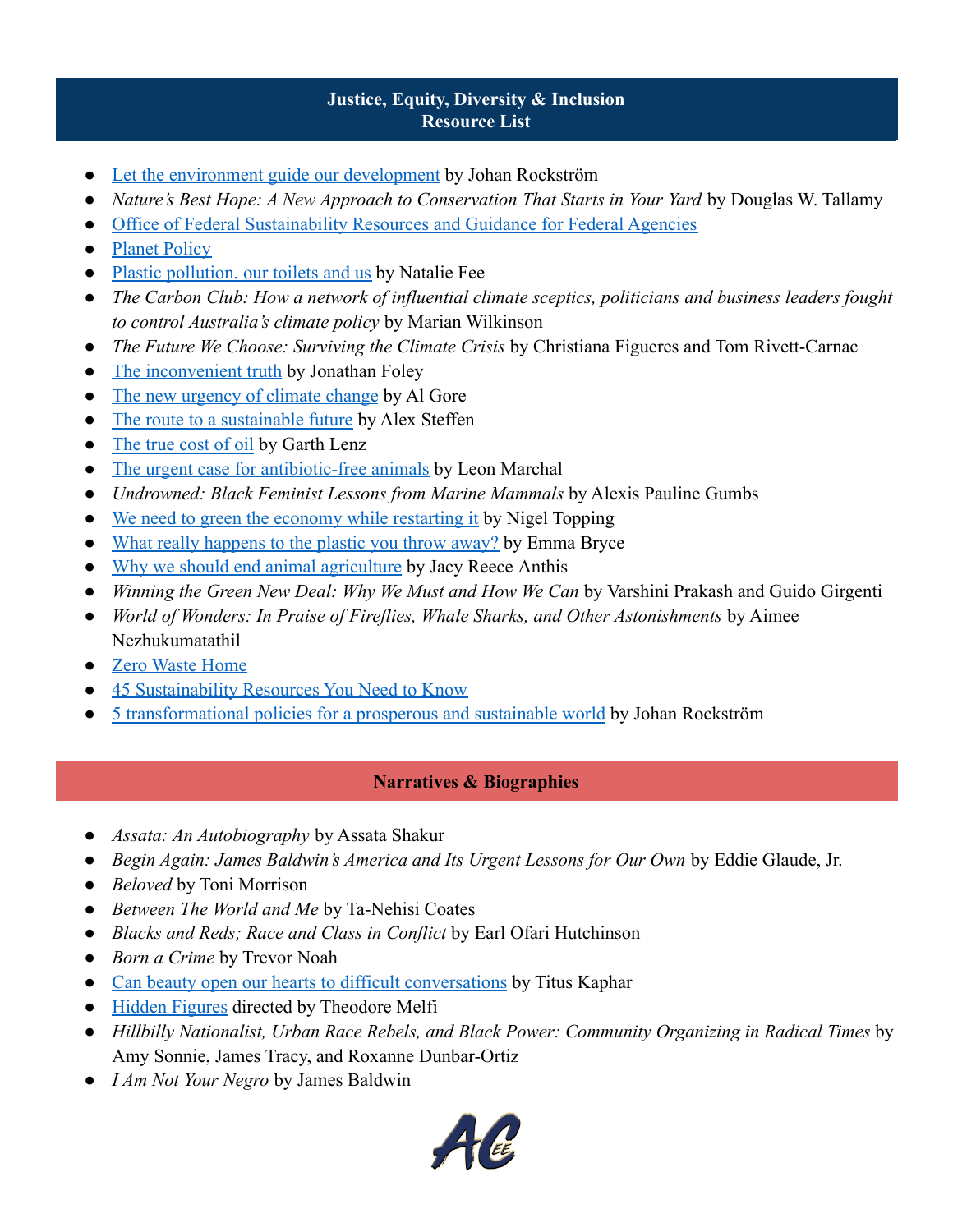- [I Am Not Your Negro](https://www.netflix.com/title/80144402) directed by Raoul Peck
- [If Beale Street Could Talk](https://www.hulu.com/movie/if-beale-street-could-talk-a862614d-c49e-4208-b934-1476963896fe) directed by Barry Jenkins
- *Just Mercy* by Bryan Stevenson
- [Just Mercy](https://www.justmercyfilm.com/) directed by Destin Cretton
- LA  $92$  directed by T.J. Martin & Daniel Lindsay
- [Moonlight](https://www.netflix.com/title/80121348) directed by Barry Jenkins
- [My road trip through the whitest towns in America](https://www.ted.com/talks/rich_benjamin_my_road_trip_through_the_whitest_towns_in_america?language=en) by Rich Benjamin
- *Narrative of the Life of Fredrick Douglass, an American Slave* by Frederick Douglass
- *Rosa Parks: My Story* by Rosa Parks
- [Selma](https://www.amazon.com/Selma-David-Oyelowo/dp/B00S0X4HK8) directed by Ava DuVernay
- *Slavery by Another Name: The Re-Enslavement of Black Americans from the Civil War to World War II* by Douglas A. Blackmon
- *Subversive Southerner: Anne Braden and the Struggle for Racial Justice in the Cold War South* by Catherine Fosl
- [Time: The Kalief Browder Story](https://www.netflix.com/title/80187052) directed by Jenner Furst
- *Tell Me Who You Are: Sharing Our Stories of Race, Culture, & Identity* by Priya Vulchi and Winona Guo
- *The Assassination of Fred Hampton: How the FBI and the Chicago Police Murdered a Black Panther* by Jeffrey Haas
- *The Autobiography of Malcolm X: As Told by Alex Haley* by Malcolm X
- *They Can't Kill Us All* by Wesley Lowery
- [The fight for civil rights and freedom](https://www.ted.com/talks/john_lewis_and_bryan_stevenson_the_fight_for_civil_rights_and_freedom) by John Lewis and Bryan Stevenson
- *The Fire Next Time* by James Baldwin
- [The Great Migration and the power of a single decision](https://www.ted.com/talks/isabel_wilkerson_the_great_migration_and_the_power_of_a_single_decision?language=en) by Isabel Wilkerson
- [The Hate U Give](https://www.hulu.com/movie/the-hate-u-give-71ec4528-cfe0-409c-accb-d1bb42c13db9) directed by George Tillman, Jr.
- *The Immortal Life of Henrietta Lacks* by Rebecca Skloot
- [The real story of Rosa Parks and why we need to confront myths about black history](https://www.ted.com/talks/david_ikard_the_real_story_of_rosa_parks_and_why_we_need_to_confront_myths_about_black_history?language=en) by David Ikard
- [The real story of the Black Panther Party](https://www.ted.com/talks/curtis_austin_the_real_story_of_the_black_panther_party?language=en) by Curtis Austin
- *The Souls of Black Folks* by W.E.B. Dubois
- *The Warmth of Other Suns: The Epic Story of America's Great Migration* by Isabel Wilkerson
- [Throughline](https://www.npr.org/podcasts/510333/throughline) from NPR
- *Up Against the Wall: Violence in the Making and Unmaking of the Black Panther Party* by Curtis J. Austin
- [When They See Us](https://www.netflix.com/title/80200549) directed by Ava DuVernay
- [Who Killed Malcolm X](https://www.netflix.com/title/80217478) directed by Rachel Dretzin & Phil Bertelsen
- *Your Silence Will Not Protect You* by Audre Lorde
- $13<sup>th</sup>$  $13<sup>th</sup>$  directed by Ava DuVernay